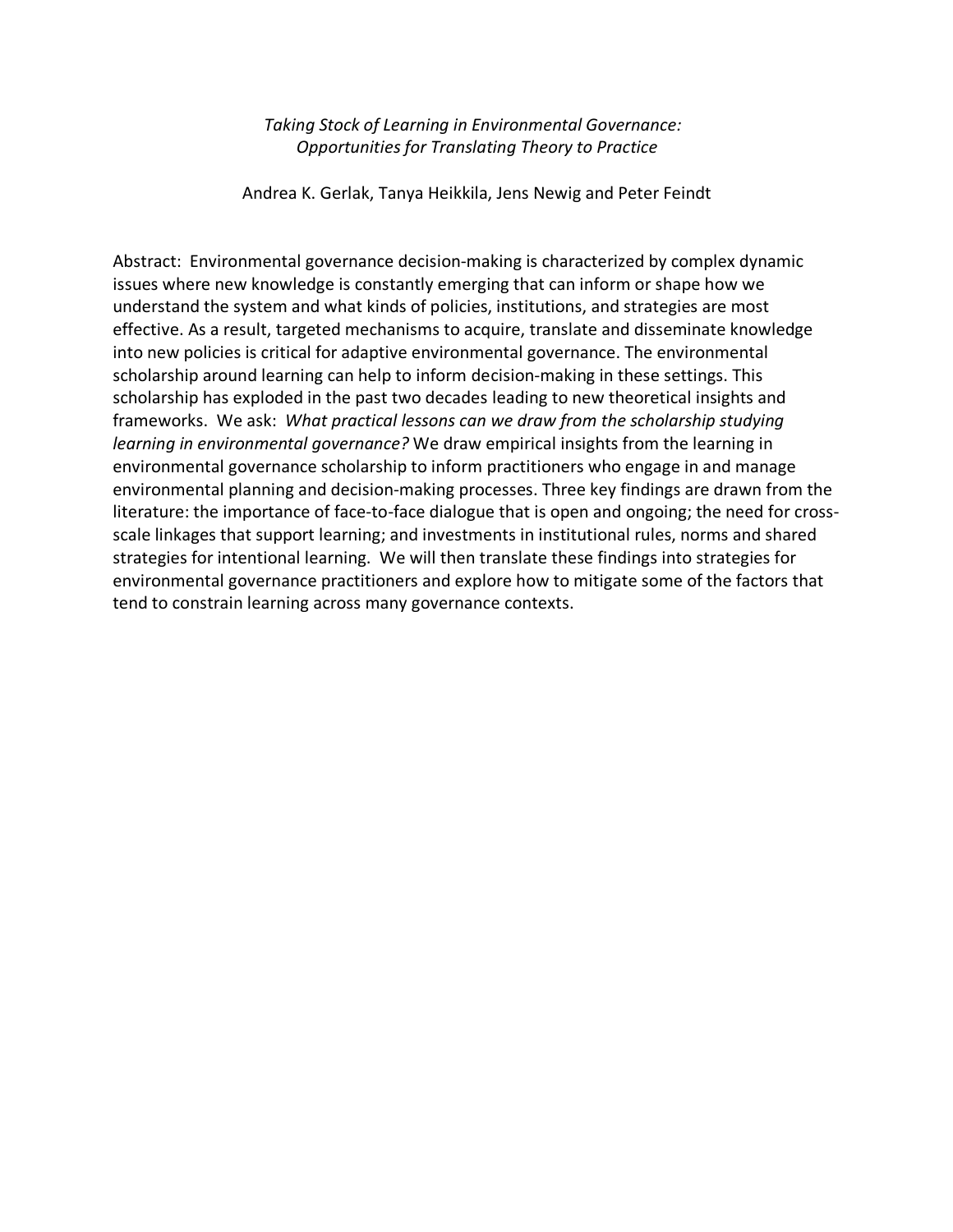# **I. Introduction**

Research on learning in environmental and natural resource governance has grown rapidly in the past two decades (Gerlak et al., 2019). Researchers have empirically studied learning in environmental governance every continent, multiple levels of governance (from individual to organization), and diverse environmental and natural resource settings including water, forestry, fisheries, urban areas, agricultural communities, energy, and biodiversity (Gerlak et al., 2017). Learning in environmental governance refers to both a process of acquiring, translating and disseminating new information among policymakers, managers and key stakeholders (Heikkila & Gerlak, 2013) and also outcomes, like changes in beliefs and behaviors among governance actors (Leach et al., 2014) and the adoption of new policies or programs (Heikkila & Gerlak, 2013).

Researchers draw from diverse theoretical frameworks and approaches to study learning in environmental governance, most notably including policy learning (e.g., Dunlop & Radelli, 2018; Moyson et al., 2017; Grin & Loeber, 2007; Bennett & Howlett, 1992), social learning (e.g., Armitage et al., 2008; Muro & Jeffrey, 2012; Schusler et al., 2003) and learning for adaptive governance (e.g., Folke et al., 2005; Pahl-Wostl, 2009). Recent scholars as well have applied or compared insights from these different theoretical streams (Feindt, 2010) to inform analyses of cases of learning in environmental governance. Heikkila and Gerlak (2013) developed a collective learning framework directed for the research audience, focusing on operationalizing key concepts and identifying the potential categories of factors that one should consider when trying to understanding learning.

Learning is not automatic, straightforward or linear (Diduck et al., 2012). It can occur through different modes (e.g., sequentially versus simultaneously) (Newig et al., 2016) and at different depths (Pahl-Wostl, 2009). Further, there are significant cognitive and capacity constraints that make it challenging to know when learning is actually occurring and to connect it to measurable learning outcomes. Therefore, we need mechanisms to institutionalize learning in environmental governance. It's not just about adapting strategies to new information (e.g., changing irrigation practices in response to climate change), but changing fundamental world views and shared norms, as well as governance processes that can hinder learning. At the levels of individuals and collectives alike, scholars see opportunities to develop more effective and robust environmental management and governance, or more informed decision making under complexity (Bodin and Crona, 2011; Huntjens et al., 2011; Bos et al., 2013).

The literature on learning in environmental governance scholarship can offer valuable lessons for how we design institutions, manage intergovernmental relations and engage the public, among other policy practices. In this paper, we ask: *What practical lessons can we draw from the scholarship studying learning in environmental governance?* We draw empirical insights from the learning in environmental governance scholarship across the different theoretical literatures and approaches to inform practitioners who engage in and manage environmental planning and decision-making processes. Although many researchers have offered policy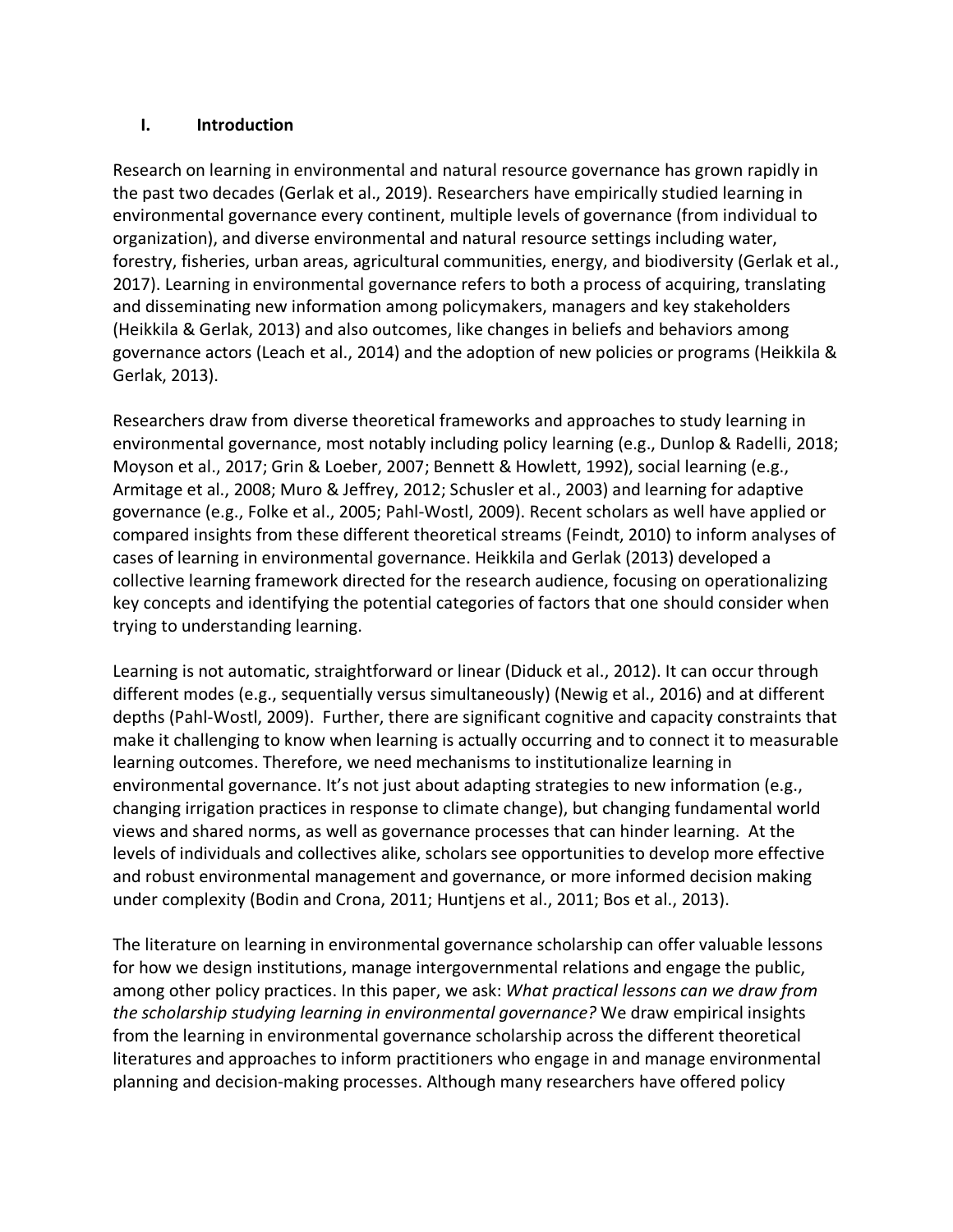recommendations and advice to practitioners in their individual publications, we have not seen a synthesis across the environmental governance literature that draws such insights together.

Specifically, we highlight key lessons and innovations that can be distilled to better inform how we design, manage and implement environmental governance. This may help offer strategies for policymakers, regulators, natural resource managers who implement environmental policies programs, along with staff or leaders who devise or coordinate cross-jurisdictional programs. We also recognize that various governance actors outside of government – ranging from nonprofits to think-tanks to donors and funders also can play a critical role in devising processes that support learning, and the translation of learning to more sustainable governance. We recognize that some kinds of practitioners might benefit the most or might have the most capacity to implement these types of ideas. We also identify some key mitigating constraints on learning that might trip us up along the way and could serve to hinder learning processes and outcomes.

This research should be relevant for practitioners for several reasons. First, many environmental governance challenges are so severe, or complex, that they demand learning (Weible et al., 2010: 527). Moreover, scholars and practitioners of environmental governance have widely recognized that learning is critical for adaptive environmental and natural resource governance (Folke et al., 2005; Pahl-Wostl, 2009; Huitema et al., 2009; Armitage et al., 2008). Second, environmental governance practitioners are the agents of learning in environmental governance globally and learning is a necessary complement to the hard transfer of policy tools, structures and practices (Stone, 2004). Third, the research on environmental governance has drawn together decades of evidence from real-world experiments and decision-making processes that can serve as evidence not only scholars, but also practitioners, on how we can improve the design of environmental governance (e.g., (Chu, 2016; Kivimaa et al., 2017; van der Heijden, 2017; Wolfram, 2019). Ultimately, these lessons may then improve governance outcomes, such as sustainability transitions (Bos et al., 2013; Bodin & Crona, 2011), or bridging cultural divides (Pietri et., al. 2015).

# **II. Lessons on Institutionalizing Learning in Environmental Governance**

Although learning is innate to humans, we also know that we are constrained in our learning. In the context of environmental governance, we can wait for learning to happen following a crisis Newig & Derwort, 2019), or hope that it arises organically, but our chances of learning might be improved if we build governance systems that are design intentionally to foster learning. In fact, scholars studying learning have recognized that there is a need for policies and programs that create the "structure" for learning and for embracing and recognizing the value of shared learning (Brummel et al., 2010).

# **(1) Face-to-face dialogue that is open and ongoing**

One of the most consistent themes across studies of learning in environmental governance is the importance of face-to-face interactions and dialogue, which is foundational to the idea of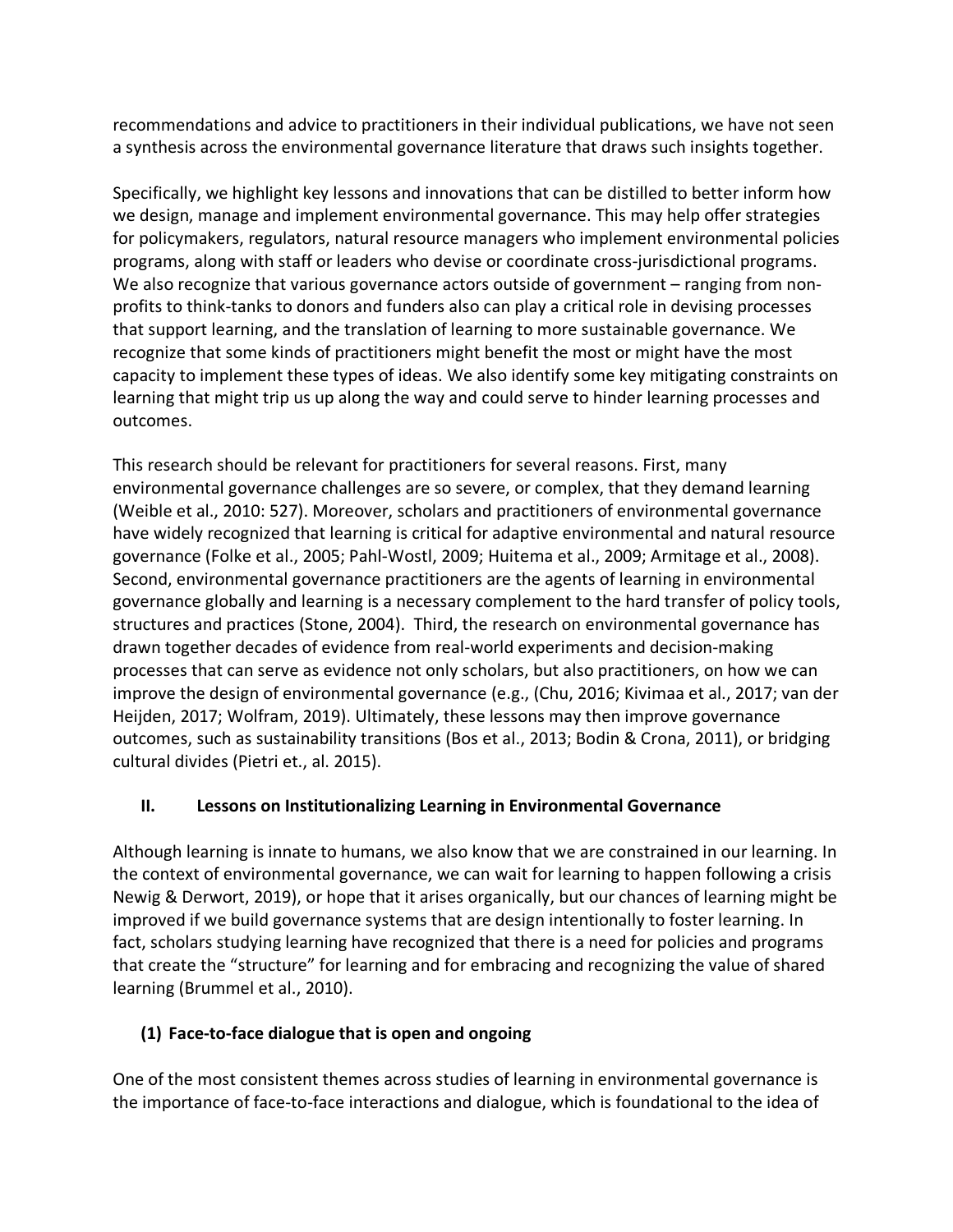social learning (Pahl-Wostl et al., 2007; Reed et al., 2010; Muro & Jeffrey, 2008; Gerlak et al., 2017). Active dialogue or deliberation across participants with diverse kinds of knowledge can help facilitate the acquisition of information that is necessary for learning to occur (Dyck et al., 2005; Nonaka, 1994; Sabatier, 1987, 1988; Sabatier & Jenkins-Smith, 1999; Weber, 2009). Group dialogue allows participants to be exposed to different knowledge sets and values that may produce ideas that are distinct from those of individual members of the groups (Lejano and Ingram, 2009). Dialogue provides opportunities for re-framing, where participants can question their assumptions and underlying frames by recognizing and building on frames of reference of others (Innes & Booher, 1999; Mostert et al., 2008). Through dialogue, participants not only build awareness of different perspectives and an understanding of mutual interdependence but it also builds social capital and trust among participants (Mostert et al., 2007; Kumler & Lemos, 2008).

Another key theme that is consistent across the environmental governance literature is that learning is enhanced when dialogue is structured to ensure openness, and when it is ongoing. Engaging a diverse set of actors in governance can offer new and diverse sources of information and knowledge and opportunities for learning (Bodin, Crona, & Ernstron, 2006; Olsson, Folke, & Berkes, 2004; Wolfram, 2019). Governance arrangements that are more open will also facilitate more interactions and collaboration that is needed to foster learning and inform governance outcomes (Bos et al., 2013). Openness also requires a process of dialogue that is procedurally fair, or one that disrupts unequal power relationships, and allows for investments in trust-building over the long-term (Siddiki et al., 2017; Leach et al., 2014; Sol et al., 2013; Davidson-Hunt & O'Flaherty, 2007).

# *Strategies for Practitioners:*

Across the research on learning and environmental governance, we find numerous examples of decision-making and management processes that illustrate how practitioners have developed and implemented dialogue processes that can support learning. Below we illustrate a few of these examples, unpacking the distinct elements of face-to-face, open and ongoing dialogue processes to illustrate some of these lessons.

*Face-to-face:* In addition to being open and ongoing, dialogue must be face-to-face. This may include more formalized processes like workshops or committees (Siebenhüner, 2008) but it can also simulation gaming approaches that facilitate learning through dialogue and engagement (Haug et al., 2011), allowing participants the space for informal dialogue and relations (Sinclair et al., 2011). Some research indicates that more interactive and dialogical types of processes seem to be more promising in facilitating learning than engagement activities only allowing for two-way communication between stakeholders and responsible authorities (Muro & Jeffrey, 2012). Others call attention to site visits or field trips (Shefer, 2018; Gerlak & Heikkila, 2011). Brainstorming and scenario building, or scenario-based modeling, among participants to support learning in environmental governance (Innes & Booher, 1999). Participatory modeling and cognitive mapping is one approach where participants can better understand their beliefs in relation to others, reflect in their beliefs, and better learn about the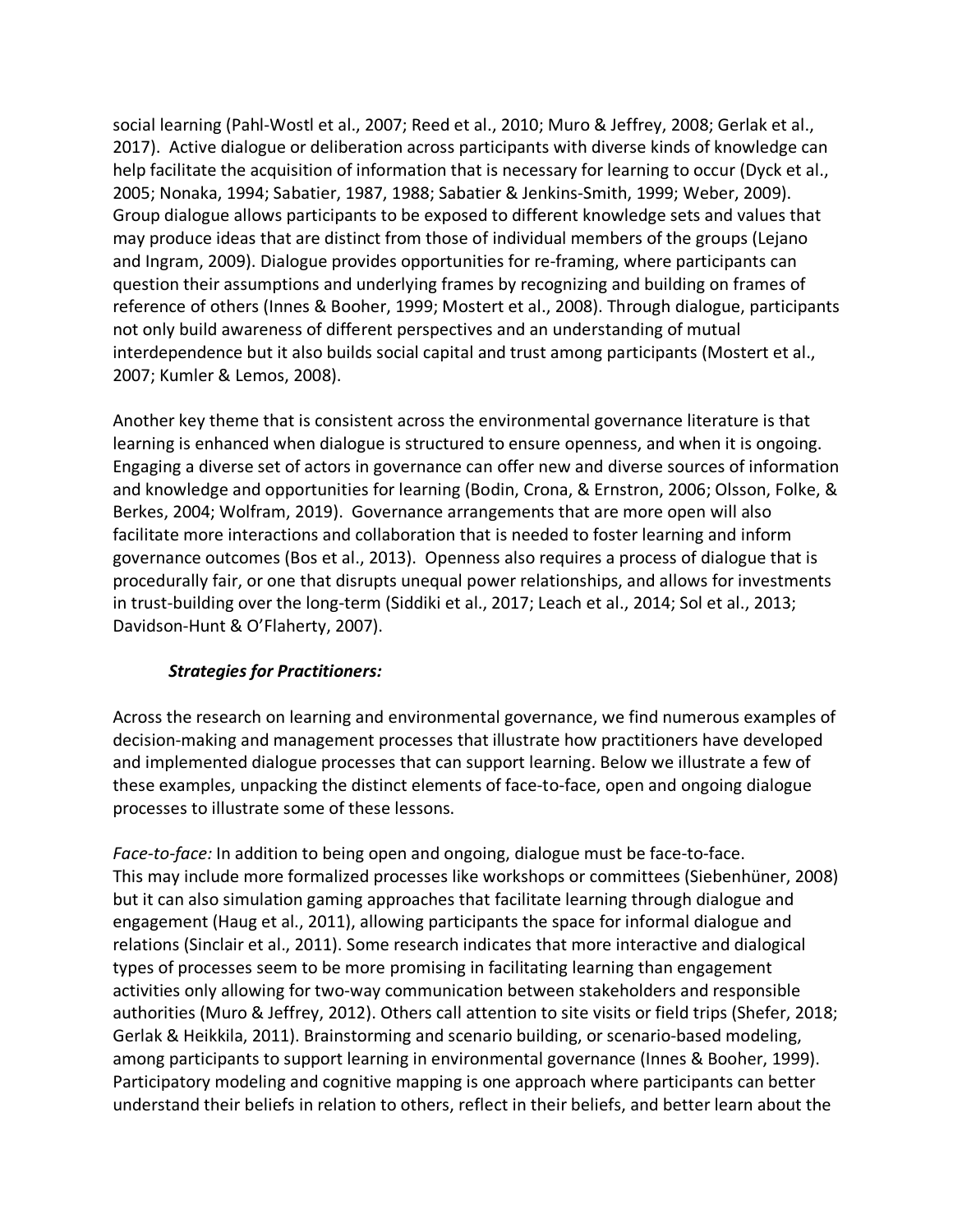dynamics of social-ecological systems to help support better environmental planning efforts (Glykas, 2010; Ozesmi & Ozesmi, 2004). For instance, community workshops in Hawaii have been used to conduct shared mental modeling exercises among community members involved in natural disaster planning (Henly-Shepard et al., 2014). The mental modeling workshops allowed participants to not only learn about each other's understanding of the community system, but also provided a way to build shared strategies to reduce hazard risks to the community.

*Open:* When governance processes develop approaches or projects that draw in a wide variety of stakeholders, particularly where new or independent actors can participate, this can stimulate social interaction and openness to new ideas (Siebenhüner, 2008; Bos et al., 2013). Conversely, more top-down or closed structures can stifle learning (Munaretto & Huitema; 2012). Of course, it may be necessary to have boundaries on participation, especially early in governance processes to allow time for trust building among diverse actors. In those cases, however, openness to ideas and new information remain important for learning. Openness is not only about inclusiveness, but also transparency and knowledge diversity (Wolfram et al., 2019).

*Ongoing:* There is a growing recognition to create learning spaces iteratively through continuous interaction, deliberation and reframing embedded in a cultural, historical and institutional context (Pahl-Wostl and Schulz, 2019). Time is needed to effectively engage participants and to allow for sufficient dialogue between participants (Rist et al., 2007; Brummel et al., 2010). Muro and Jeffrey's (2012) study comparing water management groups in Germany and Ireland found that both groups show some cognitive learning, but more opportunities and time for the working groups in Germany to connect may explain why those groups exhibited stronger relational learning than the Irish cases.

# **(2) Cross-scale linkages that foster learning**

Learning can emerge at multiple geographic and spatial scales, and these scales interact. As such, linkages across scales of interactions and decision-making presents another challenge and opportunity learning. No environmental issue can escape the question of scale. Environmental issues never exist in isolation but rather are affected by issues occurring at other scales. A diverse set of actors from government officials to NGOs and from private sector actors to citizens and academia engage in multi-level interactions that are both formal and informal in nature (Lumosi et al., 2019; Wolfram et al., 2019).

One element of the scale question is associated with the scale of how people learn, from the individual to collective (Heikkila and Gerlak, 2013). Learning among a collective group engaged in environmental governance decisions is related to, and often dependent upon, individual learning, which is why researchers have begun to pay closer attention to both individual and collective levels, and their interrelationships (Moyson et al., 2017; Rietig, 2019; Diduck et al., 2012).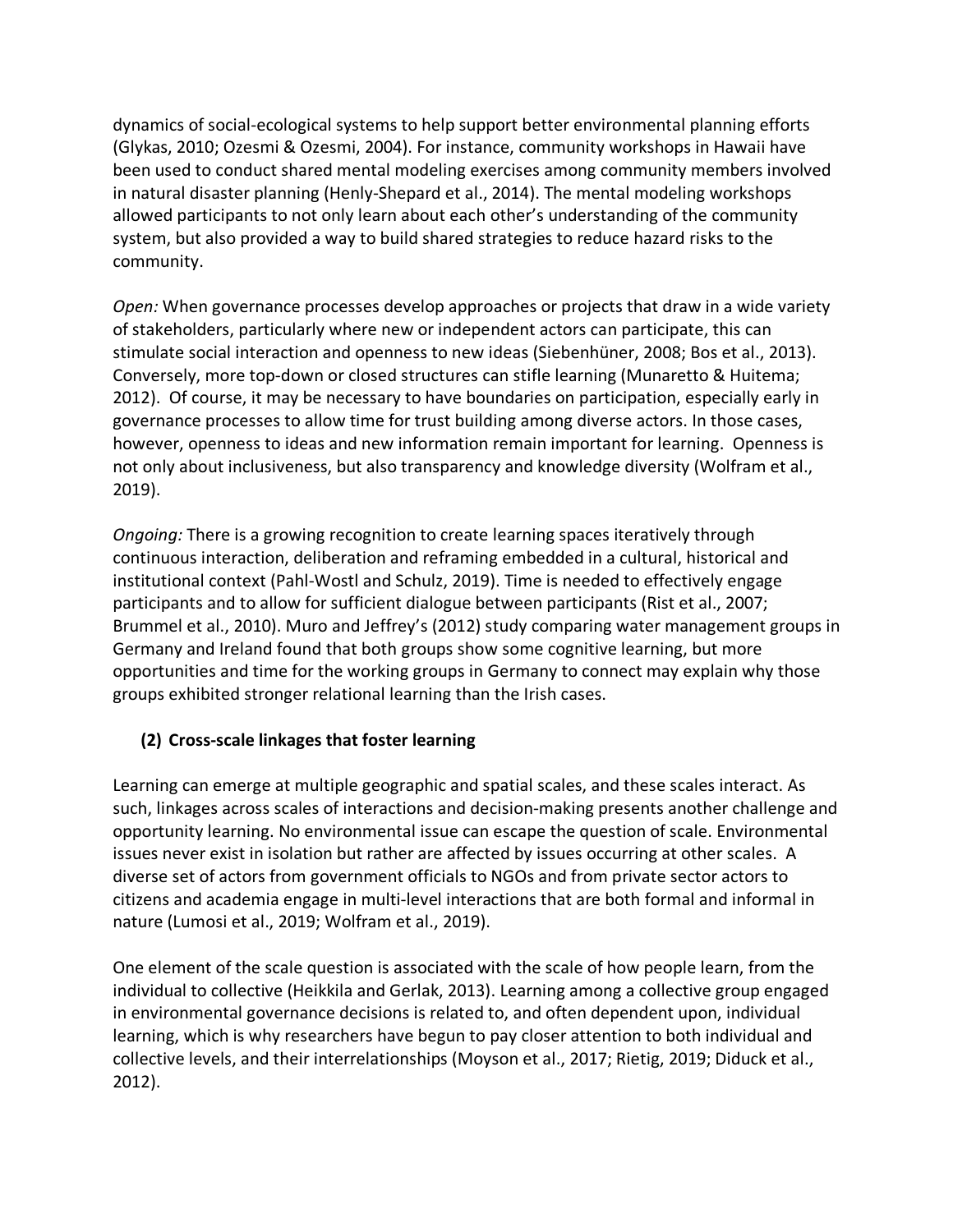# *Strategies for Practitioners:*

Given the challenges of scale in learning for environmental governance, and because learning occurs across multiple jurisdictional or spatial scales (e.g., Gerlak & Heikkila, 2011), environmental researchers are thinking more about learning at a multi-level scale (Diduck, 2010; Vinke-de Kruijf & Pahl-Wostl, 2016), and potential strategies to link or build across scales through networks, informal connections, and cross-organizational peer groups and exchanges.

*Building strong networks:* Governance networks improve interplay between different levels of governance, by supporting information transmission, deliberation, and resilience (Newig et al. 2010), thus fostering learning at both individual and collective levels (Schusler et al., 2003). While there is no single "ideal" network structure according to the literature for learning (McNutt & Rayner, 2018), it can be helpful to diagnosing whether networks may be overly centralized or overly decentralized. While highly centralized networks might facilitate information flows, they can also constrain new ideas and diversity of input, or constrain deeper levels of learning (Bodin et al., 2006). Conversely, less centrality in networks may facilitate broader engagement and shared learning (Henry, 2009), but may increase the transaction costs of the learning process (Gerlak & Heikkila, 2011). Polycentric network structures might help mitigate both dilemmas by allowing for diverse decentralized networks to be connected through a set of shared goals, rules, or actors. For instance, research on governance processes in the Canadian Arctic found that building multi-level networks that connect governmental and local actors can support learning across diverse stakeholders (Armitage, et al., 2011). What may be critical is to have communication pathways through actors or venues that allow for feed-forward and feedback loops across the various levels from individual to organizations (Crossan et al., 1999).

*Informal connections*: Informal networks play a critical role in providing learning opportunities for environmental governance practitioners, particularly in cross-scale environments (Pelling et al., 2008; Pahl-Wostl, 2009). Informal activities and interactions in a network to help improve participants understandings of each other and find ways to share ideas, build relationships and work together (Lee, 2018; Imperial, 2005: 296; Nooteboom, 2000). For instance, Pattison (2018) found that people involved in sub-national climate policy coalitions in Colorado, US who interact more with people they disagree with were less likely to reinforce their existing climate policy beliefs. Thus, in governance processes managers and policymakers can look for opportunities to enhance informal connections outside of formal decision-making processes. This could include establishing opportunities for visiting resource management sites together, hosting coffee hours, or other events that offer unstructured time to share ideas and communicate outside of a decision-making process.

*Cross-organizational peer groups and exchanges:* Multi-functional learning platforms represent another learning innovation where multi-organisational peer groups participate in on-going exchange of diverse perspectives and sharing of experiences through their engagement in shared projects (Bos et al., 2013). Peer evaluation and exchange of good practices have also been seen as key strategies to support multi-level learning through networks (Sabel & Zeitlin,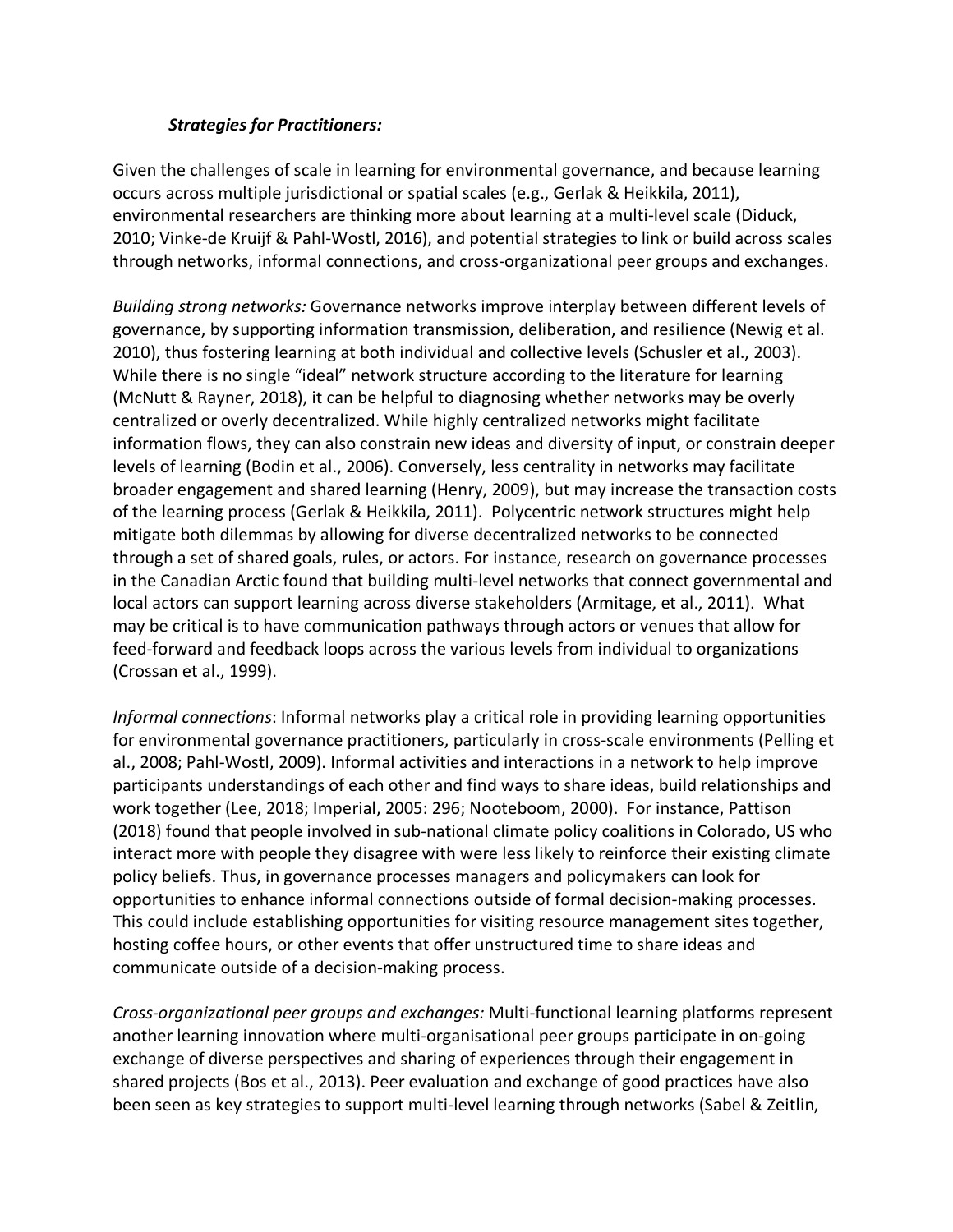2010). Learning processes in international climate negotiations were facilitated by roundtables and side events at the UNFCC meetings where leaders from different countries were able to get together and share lessons on accomplishments (Reitig, 2019).

# **(3) Formalized venues, rules and shared routines that foster intentional learning**

It can be difficult to sustain learning over time (e.g., Schusler, Decker, and Pfeffer 2003). Research on organizational learning, group learning, and other forms of collective learning, recognize that formalized rules, venues, and systems are needed that intentionally facilitate learning. Without this, learning is ad hoc and opportunistic, rather than intentional. It also allows for deeper levels of learning – that is learning about how to improve governance processes.

Relatedly, many scholars studying learning in the field of environmental governance have acknowledged the importance of differentiating between "single-loop" learning, which is often about changing a particular management strategy (e.g., reorienting traffic patterns to reduce pollution) and deeper forms of learning (e.g., double-loop and triple-loop learning) as a more sustainable pathway toward improving collective outcomes (Argyris & Schön, 1996; Armitage et al., 2011). To do so may require developing systems, rules and processes that facilitate learning how to learn, and even changing fundamental assumptions and world views (Ison & Drennan, 2007; King & Jiggins, 2002; Pahl-Wostl, 2009; Diduck et al., 2012; Bos et al., 2013). These deeper forms of learning align with the idea of transformative learning, where learning is institutionalized within a governance process (Wolfram, 2019).

# *Strategies for Practitioners:*

If sustained, intentional learning demands formalized venues, rules, and shared routines that build collective memory, what strategies can practitioners employ to shore up their institutional structures and processes to support learning? Below are three key lessons, based on some of the consistent examples across the literature.

*Venues matter:* Collaborative venues can build a structure that facilitates open and ongoing dialogue and opportunities for network building that are more open to learning (Weible et al., 2010; Koebele, 2019). Conversely, more bureaucratic systems that also limit access to information can constrain learning (Mostert et al., 2007; Pahl-Wostl, 2009). But formal collaborative governance processes are not simple to design or build. Ad hoc collaborative mechanisms may help provide ways to semi-institutionalize, bringing stakeholders together less often, but for intentional learning, like a dialogue series or planning meeting. It is important that venues are depoliticized arenas to better foster the growth of social networks and increase interaction among stakeholders (Crona & Parker, 2012). For example, in governance processes where diverse actors lack shared understanding or approaches to governance, bridging organizations, can serve as venues for shared knowledge building and information sharing (Berkes, 2009). Bridging organizations may be non-profits, task forces, special committees, or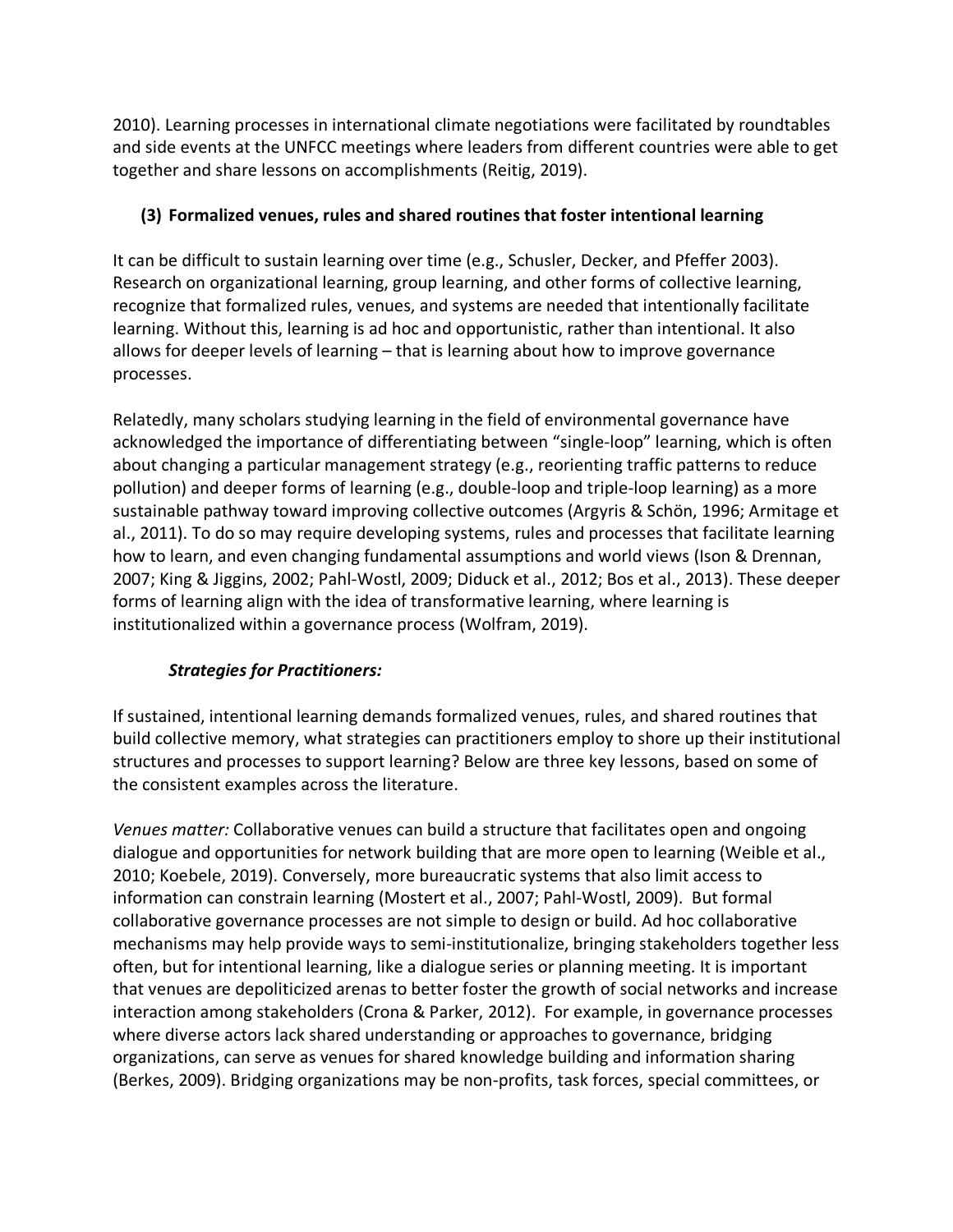other organizational forms that offer forums for cross-organizational and cross-institutional participation.

*Check your rules of the game:* Learning in environmental governance can also be impeded by institutional rules that constrain diversity in participation or decision-making processes, by rules that limit access to information, or by rules that impede an open discussion about the governance choices available (Heikkila & Gerlak, 2018). Participation and authority rules can create and mitigate power structures and power differentials that can sometimes inhibit learning. Keeping in mind the idea of triple-loop learning, it is possible to develop new power structures that facilitate transformational learning (Diduck et al., 2012). Formal rules differ from the "rules in use" that may be more important in social settings, and rules in use can be regulative or normative, or can include shared mental models and boundaries (Pahl-Wostl, 2009). Delineating first how or whether people have shared conceptions of the different rules can be critical. Building boundary objects, for instance, when cognitive institutions or mental models diverge may improve learning (Ingram & Lejano, 2009).

*Build collective memory*: You can have great dialogues but if they are ad hoc, and there is no way to store knowledge or access information learning is hard to institutionalize for the next generation, especially when considering turnover and the time needed for learning to accumulate. Governance arrangements that promote learning in one setting and moment in time can be easily lost because of institutional change and complexity, or the loss of organisational memory (Wallis et al., 2013). Some of the mechanisms that can facilitate the transference and embedding of ideas are experientially based, via collective routines (Argote & Ingram, 2000; Feldman, 2000; Feldman & Rafaeli, 2002; Walsh & Ungson, 1991; Zollo & Winter, 2002). Shared routines that everyone in a group follows can allow a new approach for conducting a task to be shared quickly and potentially adopted across the group. Such routines and processes may therefore serve as the mechanism for collective "memory" or shared knowledge. We also need mechanisms for knowledge management for sharing, translation, and dissemination of information (Heikkila & Gerlak, 2013).

# **III. Mitigating Constraints and Harnessing Learning Opportunities**

We know that learning is constrained by many factors, such as individual cognitive constraints (Kahan et al., 2012) and existing policy beliefs (Pattison, 2018), organizational capacity (Crow & Albright, 2019), and power differentials (Jiggins et al., 2007; McNutt and Rayner, 2018), as briefly noted in the introduction. No governance process is perfect and the problems of governance typically are problems for learning. Even when dialogue is well-structured, for instance, competing values, differing world views and goals will persist (Cundill, 2010). From a practical perspective, we therefore need to be attuned to the fact that not all people learn in environmental governance and many people when they do learn tend to just learn from information that reinforces their existing beliefs and world views (Pattison, 2018). At the same time, learning does not necessarily result in improved environmental governance outcomes (Muro & Jeffry, 2012; Newig et al., 2019). These constraints should not, however, imply that we should give up on learning in environmental governance. As numerous studies have illustrated,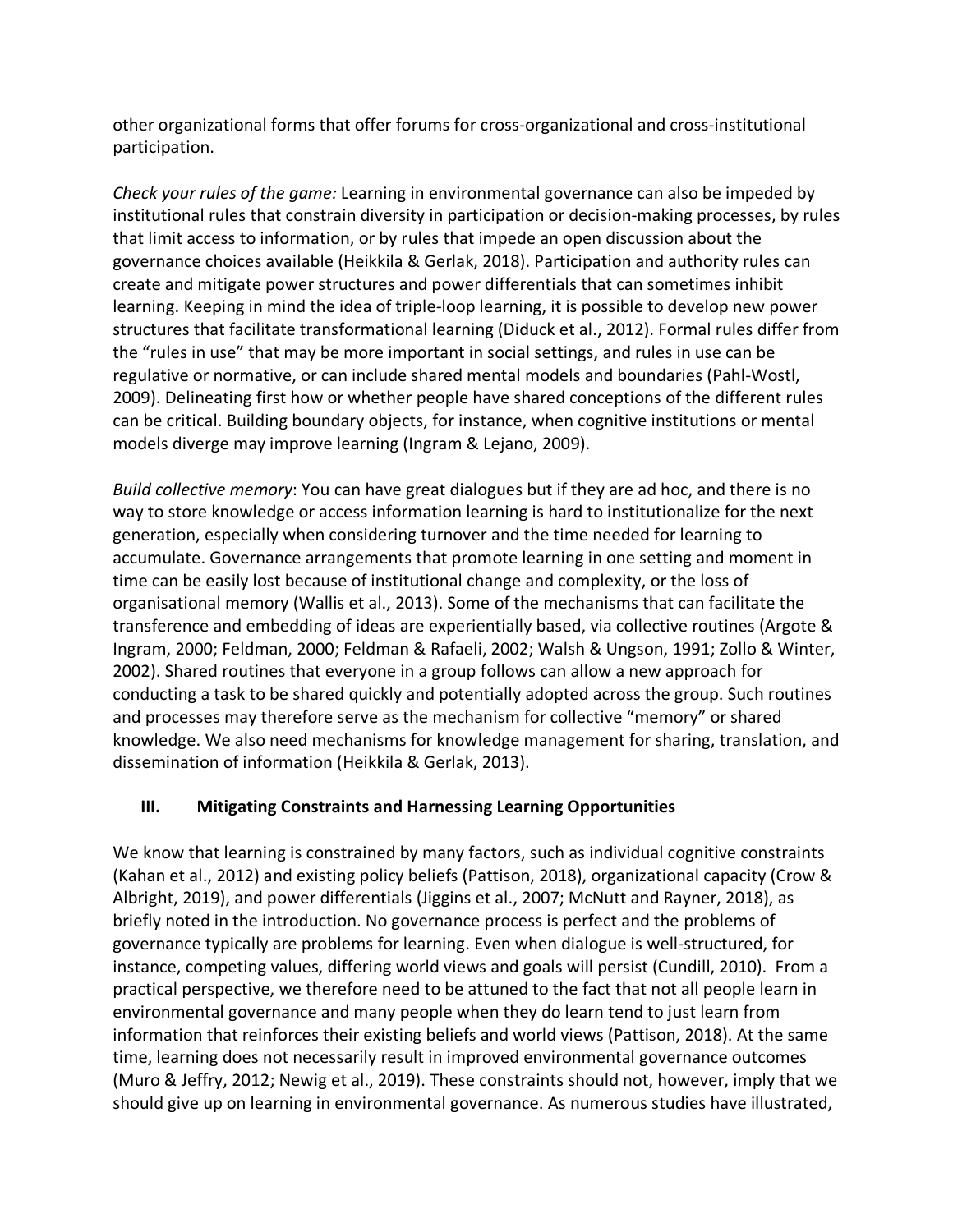learning is possible and learning is more likely when we establish certain practices that can mitigate the constraints on learning.

How then do we mitigate the constraints on learning, as well as the constraints that might prevent learning processes from leading to better outcomes? For cognitive constraints, we already argued for the importance of institutionalizing learning processes that may help, longterm, build capacity for deeper learning where individuals can change fundamental worldviews and assumptions, although not guaranteed. For capacity constraints, better utilizing networks is one alternative. For power constraints it is also important to recognize that that actors in positions of power can also facilitate learning (Gerlak & Heikkila, 2011). Refocusing the power dynamics may be an option. This is also where facilitation may help. In their research reviewing cases of public environmental decision-making, Newig et al. (2019) highlight the importance of structured facilitation where methods are used to structure communication and knowledge exchange rather than simply giving participants opportunities for open exchange. Some researchers see facilitation as a necessary element of group interaction and dialogue as facilitators can help make people feel secure, manage divergent stakeholder interests and navigate power differentials among them to successfully catalyze learning in support of natural resource governance (Sol et al., 2013; Olsson et al., 2007). Understanding how to navigate constraints on learning will of course depend on the context. Wolfram (2019) illuminate how place-specific and interdependent capacity factors decisively enhance or constrain the depth of governance learning processes.

Of course, there are many additional challenges for learning in environmental governance that remain underexplored in the literature. For instance, we know little about how different levels of conflict might hinder or spark learning. Muro and Jeffrey (2008) believe the over-emphasis on learning through collaboration and consensus ignores the many instances in which learning occurs through disputes and opposition. At the same time, learning can produce the intensification of conflict (Steyaert & Jiggins, 2007) as people become more aware and more tuned to the differences in their worldviews around environmental governance problems or solutions.

# **IV. Conclusion**

In this paper, we have drawn empirical insights from the learning in environmental governance scholarship to inform practitioners who engage in and manage environmental planning and decision-making processes. We argue that the learning in environmental governance scholarship is valuable to practitioners given the severity of environmental challenges, the important role practitioners play as agents of learning and growing evidence from real-world experiments and decision-making processes that can ultimately, help improve the design of environmental governance. We highlight three key findings from the literature: the importance of face-to-face dialogue that is open and ongoing; the need for cross-scale linkages that support learning; and investments in institutional rules, norms and shared strategies for intentional learning. We translate these findings into a set of strategies for environmental governance practitioners and explore how practitioners can mitigate some of the factors that may constrain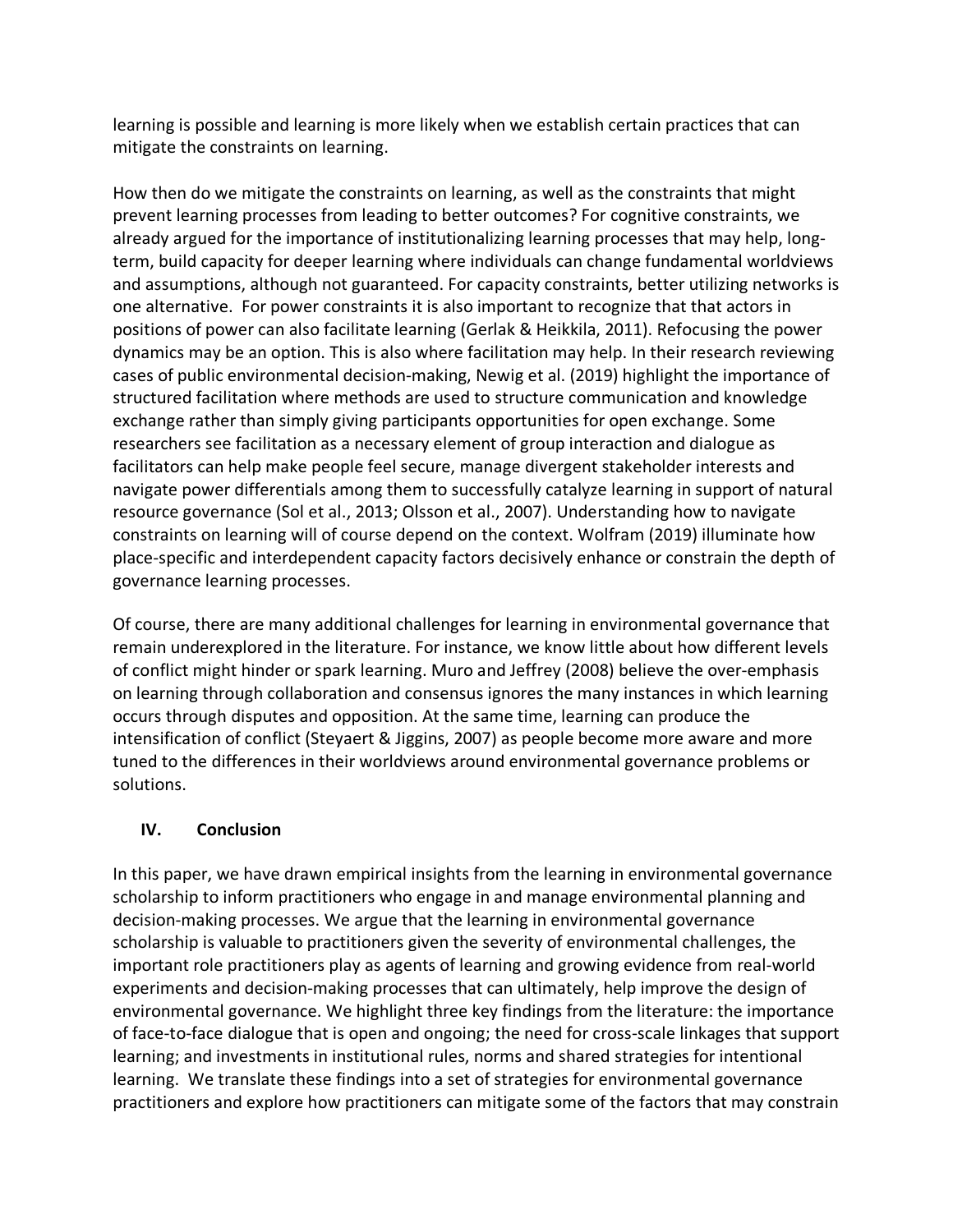learning across many governance contexts. With the growth in scholarship on learning in environmental governance over the past couple decades, it is an appropriate time to step back and reflect on what we have learned collectively as a scholarly community and how these lessons might contribute to improving governance processes or outcomes. By exploring how the literature might inform practitioners, this paper takes a step toward helping translate the theoretical and empirical insights from this broad and diverse literature to distill strategies that can move these lessons from paper to practice.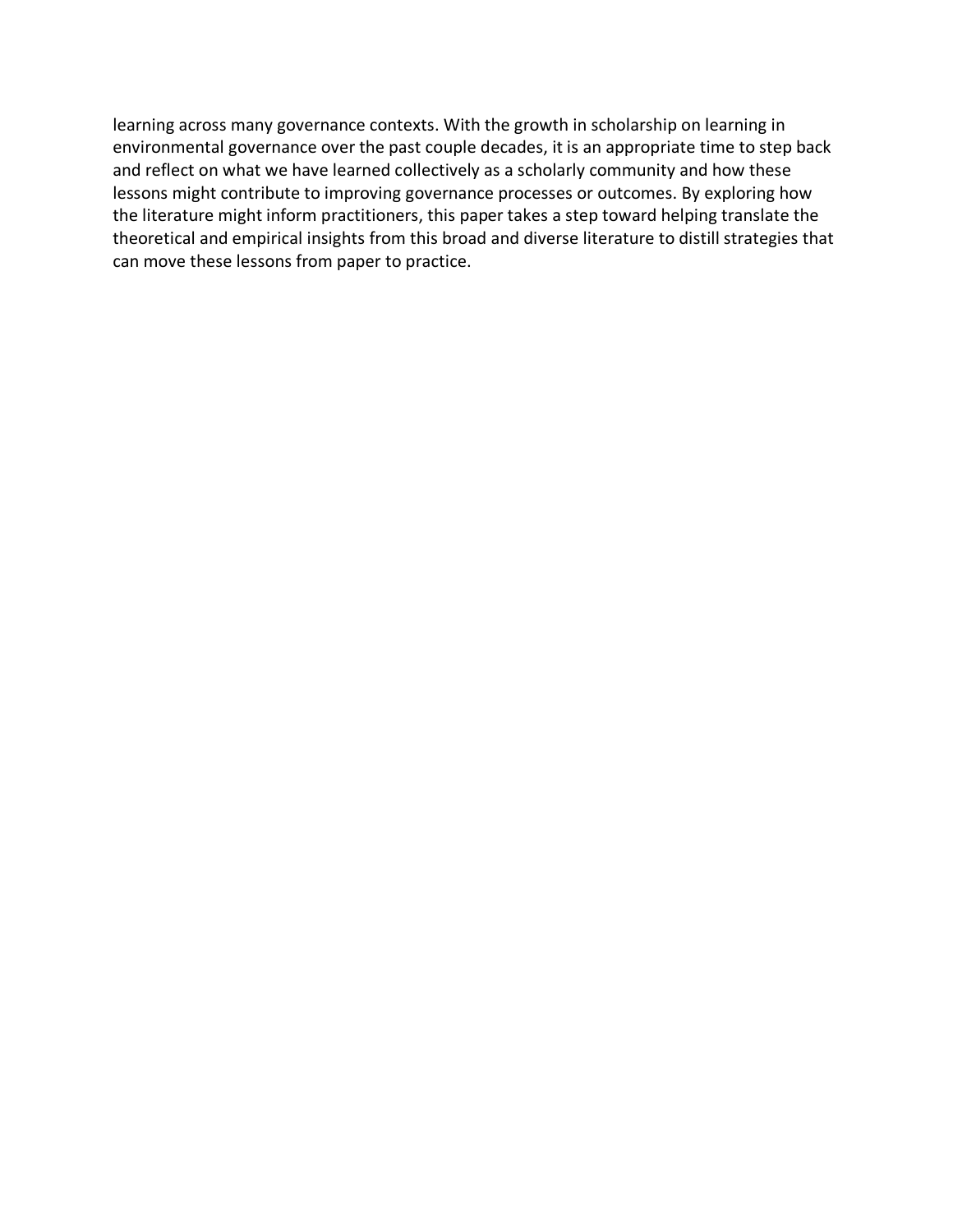#### **References**

Argyris, C., & Schön, D. A. (1978). *Organizational Learning: A Theory of Action Perspective.* Reading, MA: Addison-Wesley.

Armitage, D., Marschke, M., & Plummer, R. (2008). Adaptive co-management and the paradox of learning. *Global Environmental Change*, 18(1), 86–98.

Armitage, D., Berkes, F., Dale, A., Kocho-Schellenberg, E., & Patton, E. (2011). Comanagement and the co-production of knowledge: Learning to adapt in Canada's Arctic. *Global Environmental Change*, 21(3), 995–1004.

Bennett, C. J., & Howlett, M. (1992). The Lessons of Learning: Reconciling Theories of Policy Learning and Policy Change*. Policy Sciences* 25, 275–94.

Bos, J.J., Brown, R.R., Farrelly, M.A., & de Haan, F.J. (2013). Enabling sustainable urban water management through governance experimentation. *Water Science and Technology*, 67(8), 1708–1717.

Brummel, R. F., Nelson, K. C., Souter, S. G., Jakes, P. J., & Williams, D. R. (2010). Social learning in a policy-mandated collaboration: community wildfire protection planning in the eastern United States. *Journal of Environmental Planning and Management*, 53(6), 681-699.

Chu, E. K. (2016). The governance of climate change adaptation through urban policy experiments. *Environmental Policy and Governance*, 26, 439–451.

Crona, B.I., & Parker, J.N. (2012). Learning in support of governance: Theories, methods, and a framework to assess how bridging organizations contribute to adaptive resource governance. *Ecology and Society*, 17(1), 32. http://www.ecologyandsociety.org/vol17/iss1/art32/

Crossan, M.M., Lane, H., & White, R.E. (1999). An organizational learning framework: from intuition to institution. *Acad Manage Rev* 24(3), 522–537.

Crow, D.A., & Albright, E.A. (2019). Intergovernmental relationships after disaster: state and local government learning during flood recovery in Colorado. *Journal of Environmental Policy & Planning*, 21(3), 257-274.

Cundill, G., (2010). Monitoring social learning processes in adaptive comanagement: three case studies from South Africa. *Ecology and Society*, *15*(3).

Davidson-Hunt, I., & O'Flaherty, M. (2007). Researchers, indigenous peoples, and place-based learning communities. *Society and Natural Resources* 20, 1–15.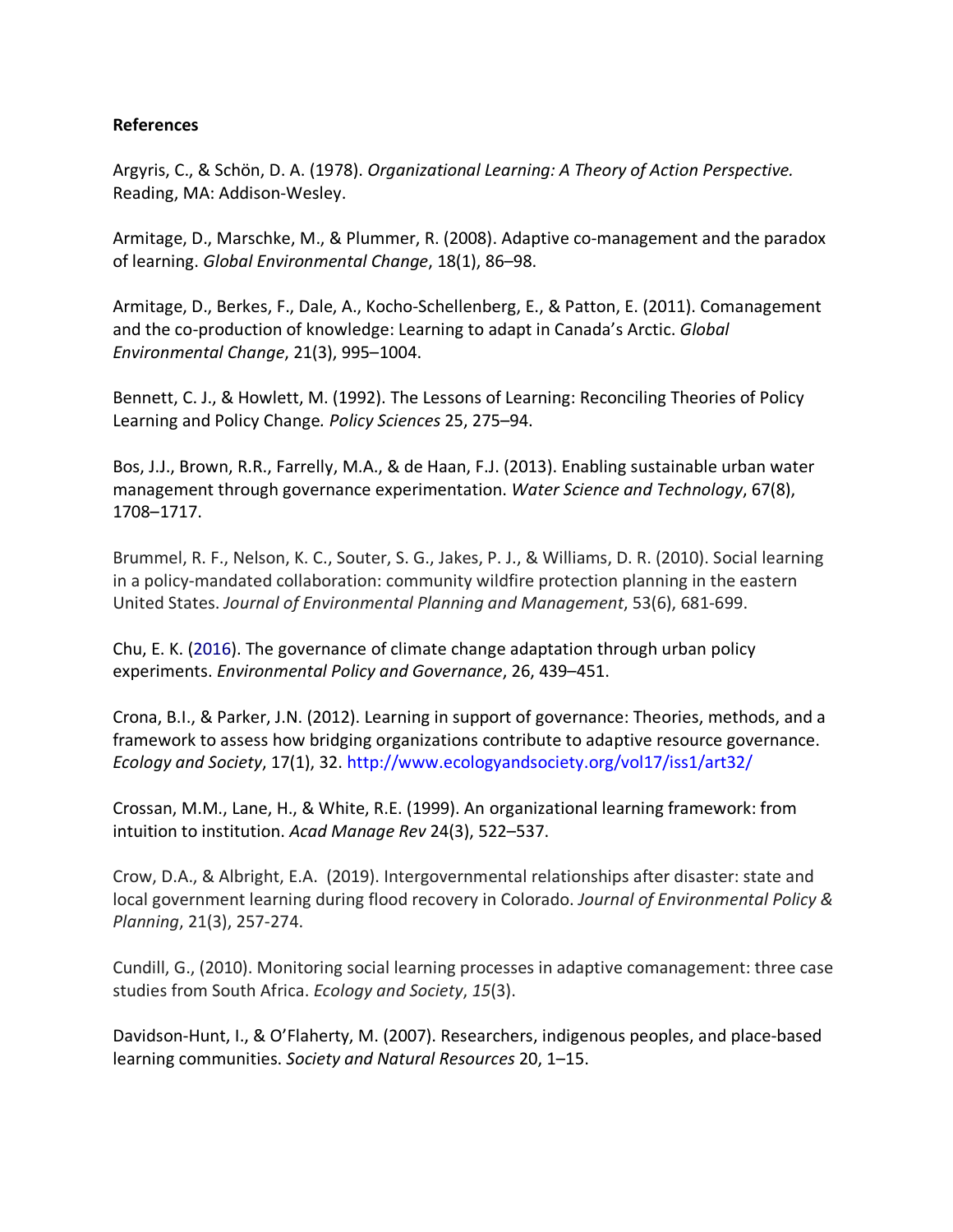Diduck, A. (2010). The learning dimension of adaptive capacity. Untangling the multi-level connections. In *Adaptive capacity and environmental governance*, eds. D. Armitage, and R. Plummer, 199–221. New York, NY: Springer.

Diduck, A., Sinclair, A.J., Hostetler, G., & Fitzpatrick, P. (2012). Transformative learning theory, public involvement, and natural resource and environmental management. *Journal of Environmental Planning and Management*, 55(10), 1311 1330.

Dunlop, C. A., & Radaelli, C.M. (2018). The lessons of policy learning: types, triggers, hindrances and pathologies*. Policy & Politics,* 46(2), 255–72.

Feindt, P.H. (2010). Policy-learning and environmental policy integration in the common agricultural policy, 1973–2003. *Public Administration*, 88(2), 296–314.

Glykas, G., (2010). Fuzzy Cognitive Maps: Theory, Methodologies, Tools and Applications. Springer, Berlin http:// www.springer.com/engineering/ computational+intelligence+and+complexity/book/978-3- 642-39738-7.

Grin, J., & Loeber, A. (2007). Theories of policy learning: Agency, structure and change. In F. Fischer, G. J. Miller, & M. S. Sidney (Eds.), *Handbook of public policy analysis: Theory, politics, and methods* (pp. 201–219). Boca Raton, FL: CRC Press.

Guston, D.H. (2001). Boundary organizations in environmental policy and science: an introduction. *Science, Technology and Human Values,* 26(4), 399–408.

Haug, C., Huitema, D., & Wenzler, I. (2011). Learning through games? Evaluating the learning effect of a policy exercise on European climate policy. *Technological Forecasting and Social Change*, 78(6), 968–981.

Heikkila, T., & Gerlak, A.K. (2013). Building a conceptual approach to collective learning: lessons for public policy scholars. *Policy Studies Journal*, 41(3), 484–512.

Henley-Shepard, S., Gray, S.A., & Cox, L.J. (2015). The use of participatory modeling to promote social learning and facilitate community disaster planning. *Environmental Science and Policy*, 45, 109-122.

Huntjens, P., Pahl-Wostl, C., Rihoux, B, Schulter, M., Flachner, Z., Neto, S., Koskova, R., Dickens, C., & Kiti, I.N. (2011). Adaptive water management and policy learning in a changing climate: a formal comparative analysis of eight water management regimes in Europe, Africa, and Asia. *Environmental Policy and Governance*, 21(3), 145–163.

Imperial, M. T. (2005). Using collaboration as a governance strategy: Lessons from six watershed management*. Administration & Society*, 37(3), 281–320.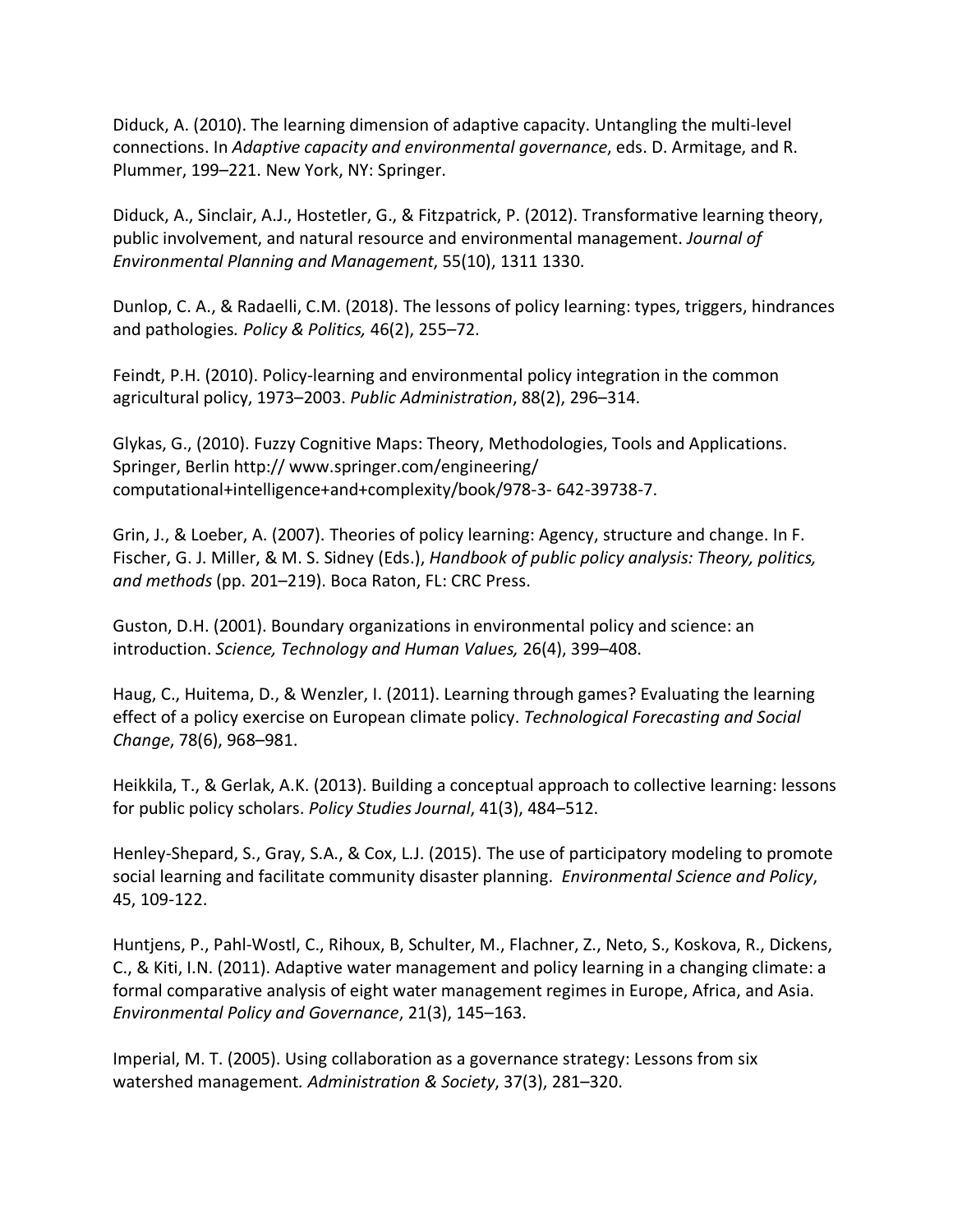Innes, J.E. & Booher, D.E. (1999). Consensus building and complex adaptive systems: framework for evaluating collaborative planning. *Journal of the American Planning Association*, 65 (4), 412– 423.

Ison, R., Roling, N., & Watson, D. (2007). Challenges to science and society in the sustainable management and use of water: investigating the role of social learning. *Environmental Science and Policy,* 10(6), 499–511.

Kivimaa, P., Hildén, M., Huitema, D., Jordan, A., & Newig, J. (2017). Experiments in climate governance – A systematic review of research on energy and built environment transitions. *Journal of Cleaner Production*, 169, 17–29.

Kumler, L.M., Lemos, & M.C. (2008). Managing waters of the Paraiba do Sul River Basin, Brazil: a case study in institutional change and social learning. *Ecology and Society*, 13 (2), 22

Lave, J. & Wenger, E. (1991). *Situated learning. Legitimate peripheral participation*. Cambridge: University Press.

Leach, W.D., Weible, C.M., Vince, S.R., Siddiki, S.N. & Calanni, J.C. (2014). Fostering learning through collaboration: Knowledge acquisition and belief change in marine aquaculture partnerships. *Journal of Public Administration Research and Theory*, 24(3), 591-622.

Lemos, M.C., & Morehouse, B.J. (2005). The co-production of science and policy in integrated assessments. *Global Environmental Change* 15, 57–68.

Lumosi, C.K., Pahl-Wostl, C., Scholz, G. (2019). Can 'learning spaces' shape transboundary management processes? Evaluating emergent social learning. processes in the Zambezi basin processes. *Environmental Science & Policy*, 97, 67-77.

Lee, T. (2018). Network comparison of socialization, learning and collaboration in the C40 cities climate group. *Journal of Environmental Policy and Planning*, 21(1), 104-115.

McNutt, K., & Rayner, J. (2018) Is Learning without teaching possible? The productive tension between network governance and reflexivity. *Journal of Environmental Policy & Planning*, 20(6), 769-780.

Mostert, E., Pahl-Wostl, C., Rees, Y., Searle, B., Ta`bara, D., & Tippett, J. (2007). Social learning in European river-basin management: Barriers and fostering mechanisms from 10 river basins. *Ecology and Society*, 12(1):19.

Moyson, S., Scholten, P., & Weible, C.M. (2017). Policy learning and policy change: Theorizing their relations from different perspectives*. Policy and Society*, 36(2), 161–177.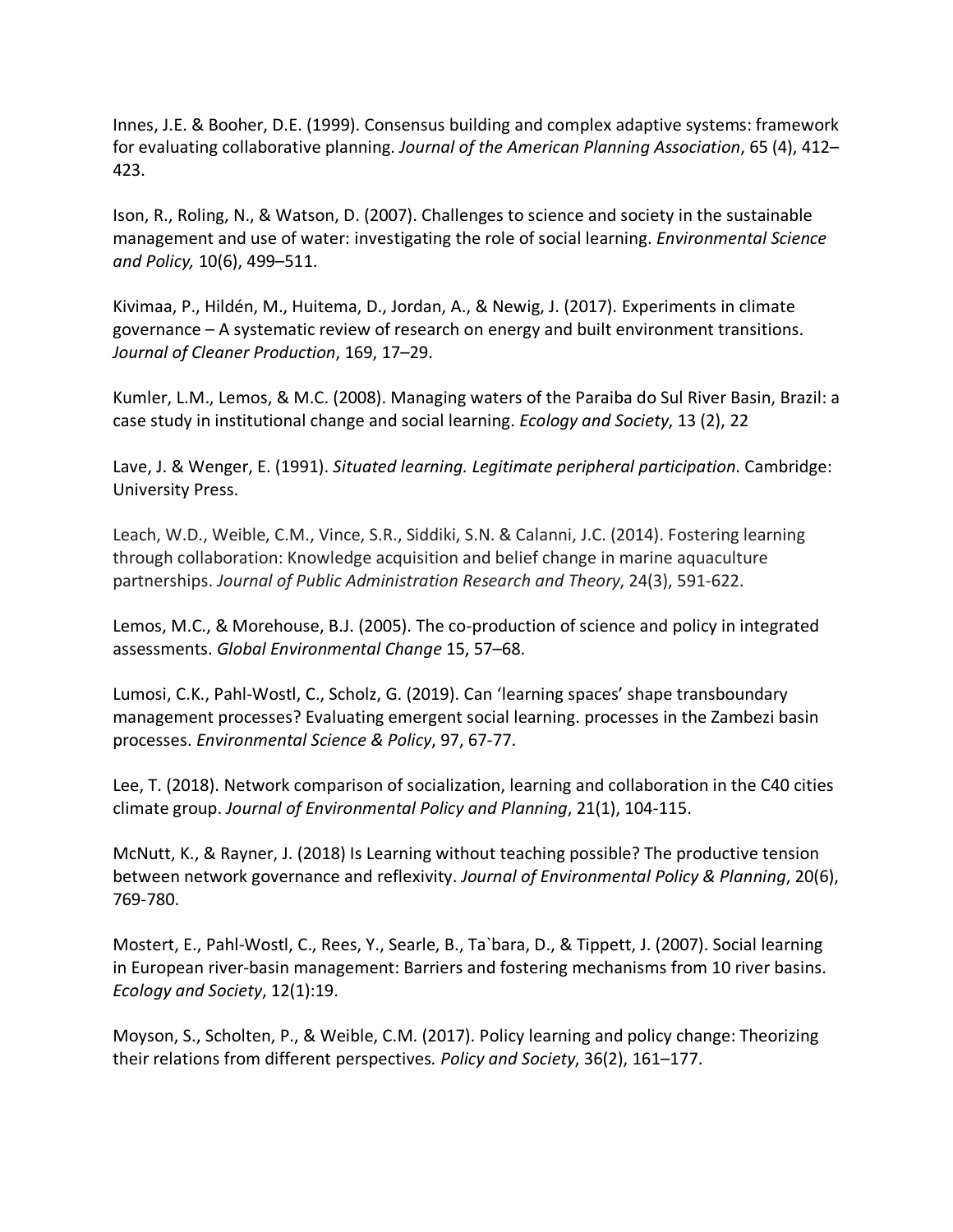Muro, M., & Jeffrey, P. (2012). Time to talk? How the structure of dialog processes shapes stakeholder learning in participatory water resources management. *Ecology and Society*, 17(1), 3. http://www.ecologyandsociety.org/vol17/iss1/art3/

Newig, J., Günther D., & Pahl-Wostl, C. (2010). Synapses in the network: Learning in governance networks in the context of environmental management. *Ecology and Society*, 15(4), 24. http://www.ecologyandsociety.org/vol15/iss4/art24/

Newig, J., Derwort, P., & Jager, N.W. (2019). Sustainability through institutional failure and decline? Archetypes of productive pathways. *Ecology and Society* 24 (1): 18.

Newig, J., Jager, N.W., Kochskämper, E., & Challies, E. (2019). Learning in participatory environmental governance – its antecedents and effects. Findings from a case survey metaanalysis. *Journal of Environmental Policy & Planning* 21(3), 213-227.

Nooteboom, B. (2000). Learning by interaction: Absorptive capacity, cognitive distance and governance. *Journal of Management and Governance*, 4, 69–92.

Olsson, P., Folke, C., Galaz, V., Hahn, T. & Schultz, L. (2007). Enhancing the fit through adaptive co-management: creating and maintaining bridging functions for matching scales in the Kristianstads Vattenrike Biosphere Reserve, Sweden. *Ecology and Society*, 12(1): 28. [online] URL: http://www.ecologyand society.org/vol12/iss1/art28/

Ozesmi, U., & Ozesmi, S.L. (2004). A participatory approach to ecosystem conservation: fuzzy cognitive maps and stakeholder group analysis in Uluabat Lake, Turkey. *Environ. Manage*. 31(4), 518–531.

Pahl-Wostl, C. (2009). A conceptual framework for analysing adaptive capacity and multi-level learning processes in resource governance regimes. *Global Environmental Change,* 19, 354– 365.

Pattison, A. (2018). Factors shaping policy learning: A study of policy actors in subnational climate and energy issues. *Review of Policy Research*, 35(4), 535-563.

Pelling, M., High, C., Dearing, J., & Smith, D. (2008) Shadow spaces for social learning: a relational understanding of adaptive capacity to climate change within organisations. *Environmental Planning A,* 40, 867–884.

Pohl, C., Rist, S., Zimmermann, A., Fry, P., Gurung, G., Schneider, F., Speranza, C.I., Kiteme, B., Boillat, S., Serrano, E., Hadorn, G.H., & Wiesmann, U., (2010). Researcher's roles in knowledge co-production: experience from sustainability research in Kenya, Switzerland, Bolivia and Nepal. *Science and Public Policy*, 3 (4), 267–281.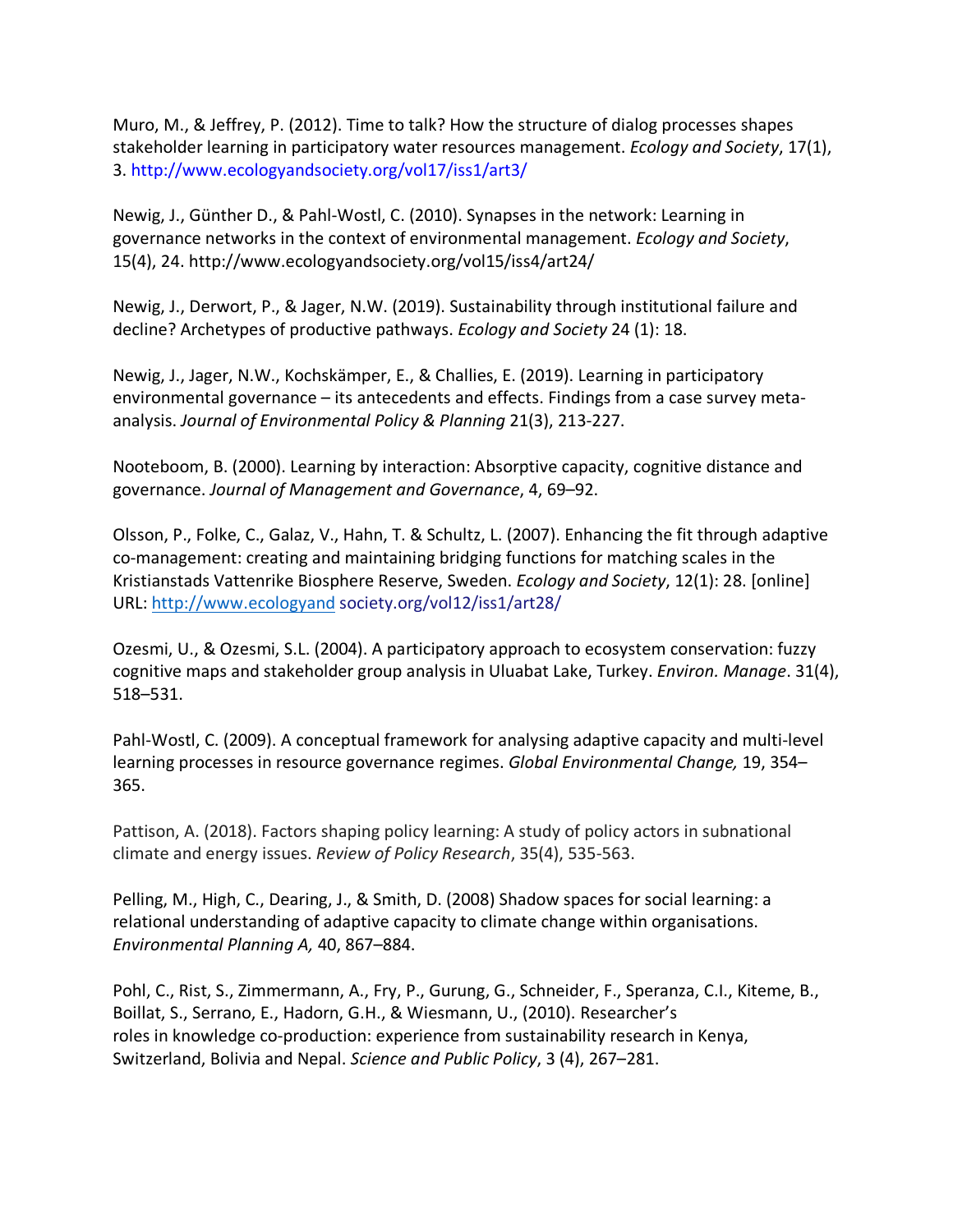Rietig, K. (2019). Leveraging the power of learning to overcome negotiation deadlocks in global climate governance and low carbon transitions. *Journal of Environmental Policy & Planning*, 21(3,) 228-241.

Rist, S., Delgado, F., & Wiesmann, U. (2007). Social learning processes and sustainable development: the emergence and transformation of an indigenous land use system in the Andes of Bolivia. In: Wals, A.E.J. (Ed.), *Social Learning: Towards a Sustainable World*. Wageningen, The Netherlands, pp. 229–244.

Sabel, C., & Zeitlin, J. (2010). *Experimentalist governance in the European Union*. Oxford: Oxford University Press.

Schusler, T. M., D. J. Decker, & M. J. Pfeffer. (2003). Social learning for collaborative natural resource management. *Society and Natural Resources* 14(4), 309–326.

Shefer, I. (2018). Policy transfer in city-to-city cooperation: Implications for urban climate governance learning. *Journal of Environmental Policy and Planning* 21(1), 61-75.

Siddiki, S., Kim, J. & Leach, W.D. (2017). Diversity, trust, and social learning in collaborative governance. *Public Administration Review*, *77*(6), 863-874.

Siebenhüner, B. (2008). Learning in international organizations in global environmental governance. *Global Environmental Politics*, 8(4), 92–116.

Siebenhüner, B., Rodela, R., & Ecker, F. (2016). Social learning research in ecological economics: A survey. *Environmental Science & Policy*, 55(Part 1), 116–126.

Sinclair, A.J., Collins, S., & Spaling, H. (2011). The role of participant learning in community conservation in the Arabuko-Sokoke Forest, Kenya. *Conservation and Society*, 9 (1), 42– 53.

Sol, J., Beers, P.J., & Wals, A.E.J. (2013). Social learning in regional innovation networks: trust, commitment and reframing as emergent properties of interaction. *J. Clean. Prod*., 49, 35–43.

Steyaert, P., & Jiggins, J. (2007). Governance of complex environmental situations through social learning: a synthesis of SLIM's lessons for research, policy and practice. *Environmental Science and Policy*, 10(6),575–586. http://dx.d oi.org/10.1016/j.envsci.2007.01.011

Stone, D. (2004). Transfer Agents and Global Networks in the 'Transnationalisation' of Policy. *Journal of European Public Policy*, 11(3), 545–566.

van der Heijden, J. (2017). *Innovations in urban climate governance: Voluntary programs for low-carbon buildings and cities, business and public policy*. New York: Cambridge University Press.